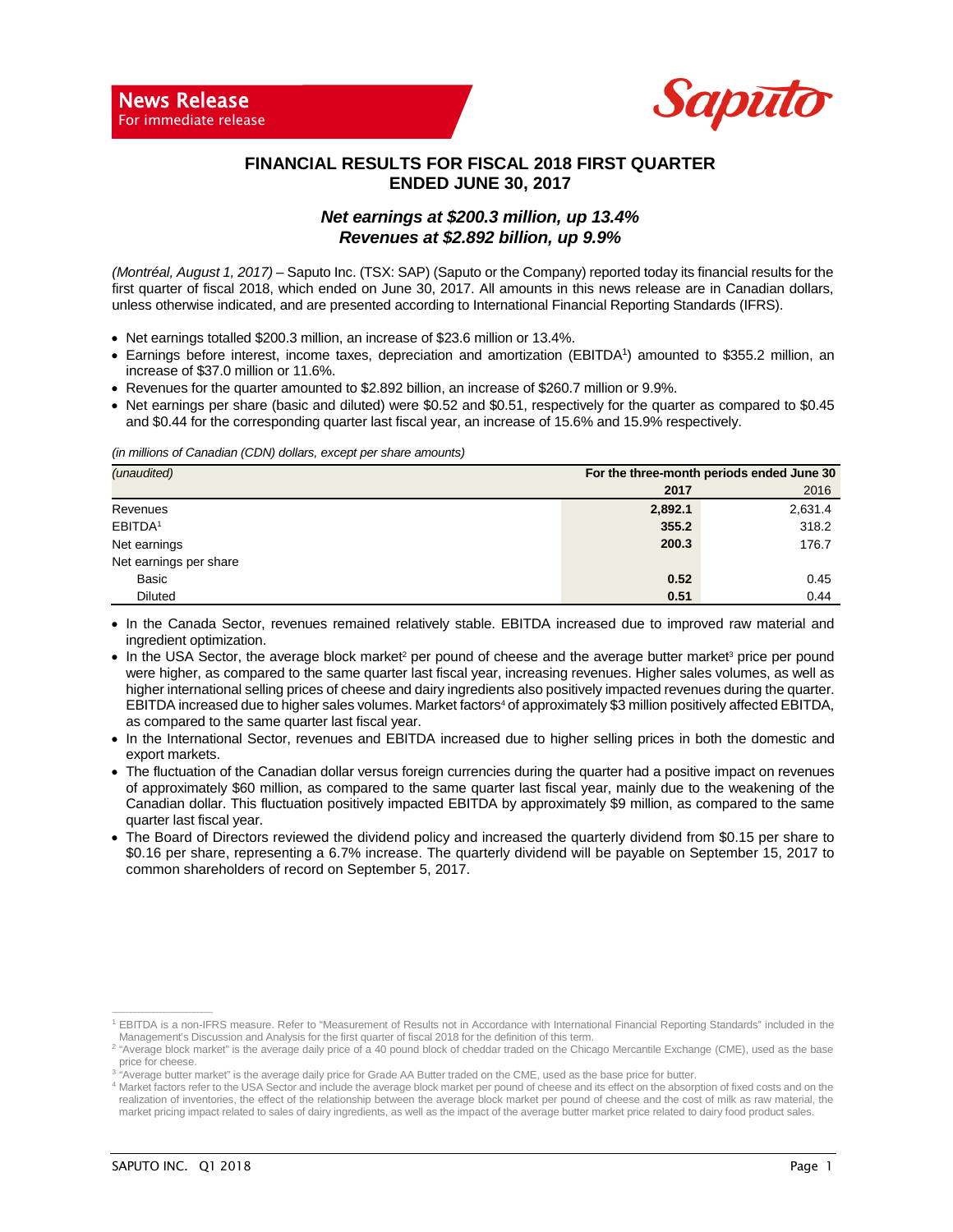#### **Additional Information**

For more information on the first quarter results of fiscal 2018, reference is made to the condensed interim consolidated financial statements, the notes thereto and to the Management's Discussion and Analysis for the first quarter of fiscal 2018. These documents can be obtained on SEDAR at [www.sedar.com](http://www.sedar.com/) and in the "Investors" section of the Company's website, at [www.saputo.com.](http://www.saputo.com/)

#### **Conference Call**

A conference call to discuss the fiscal 2018 first quarter results will be held on Tuesday, August 1<sup>st</sup>, 2017 at 2:30 p.m. Eastern Daylight Time. To participate in the conference call, dial 1-800-272-6255. To ensure your participation, please dial in approximately five minutes before the call.

To listen to this call on the Web, please ente[r http://www.gowebcasting.com/8552](http://www.gowebcasting.com/8552) in your Web browser.

For those unable to participate, a replay of the conference will be available until 11:59 p.m., Tuesday, August 8, 2017. To access the replay, dial 1-800-558-5253, ID number 21855120. A webcast will also be archived on [www.saputo.com,](http://www.saputo.com/) in the "Investors" section, under "Newsroom".

#### **About Saputo**

Saputo produces, markets, and distributes a wide array of dairy products of the utmost quality, including cheese, fluid milk, extended shelf-life milk and cream products, cultured products and dairy ingredients. Saputo is one of the top ten dairy processors in the world, the largest cheese manufacturer and the leading fluid milk and cream processor in Canada, one of the top three dairy processors in Argentina, and among the top four in Australia. In the US, Saputo ranks among the top three cheese producers and is one of the largest producers of extended shelf-life and cultured dairy products. Our products are sold in several countries under well-known brand names such as *Saputo, Alexis de Portneuf, Armstrong, COON, Cracker Barrel\*, Dairyland, DairyStar, Friendship Dairies, Frigo Cheese Heads, La Paulina, Milk2Go/Lait's Go, Neilson, Nutrilait, Scotsburn\*, Stella, Sungold, Treasure Cave* and *Woolwich Dairy*. Saputo Inc. is a publicly traded company and its shares are listed on the Toronto Stock Exchange under the symbol "SAP".

\*Trademark used under licence.

- 30 -

**Media Inquiries** 1-514-328-3141 / 1-866-648-5902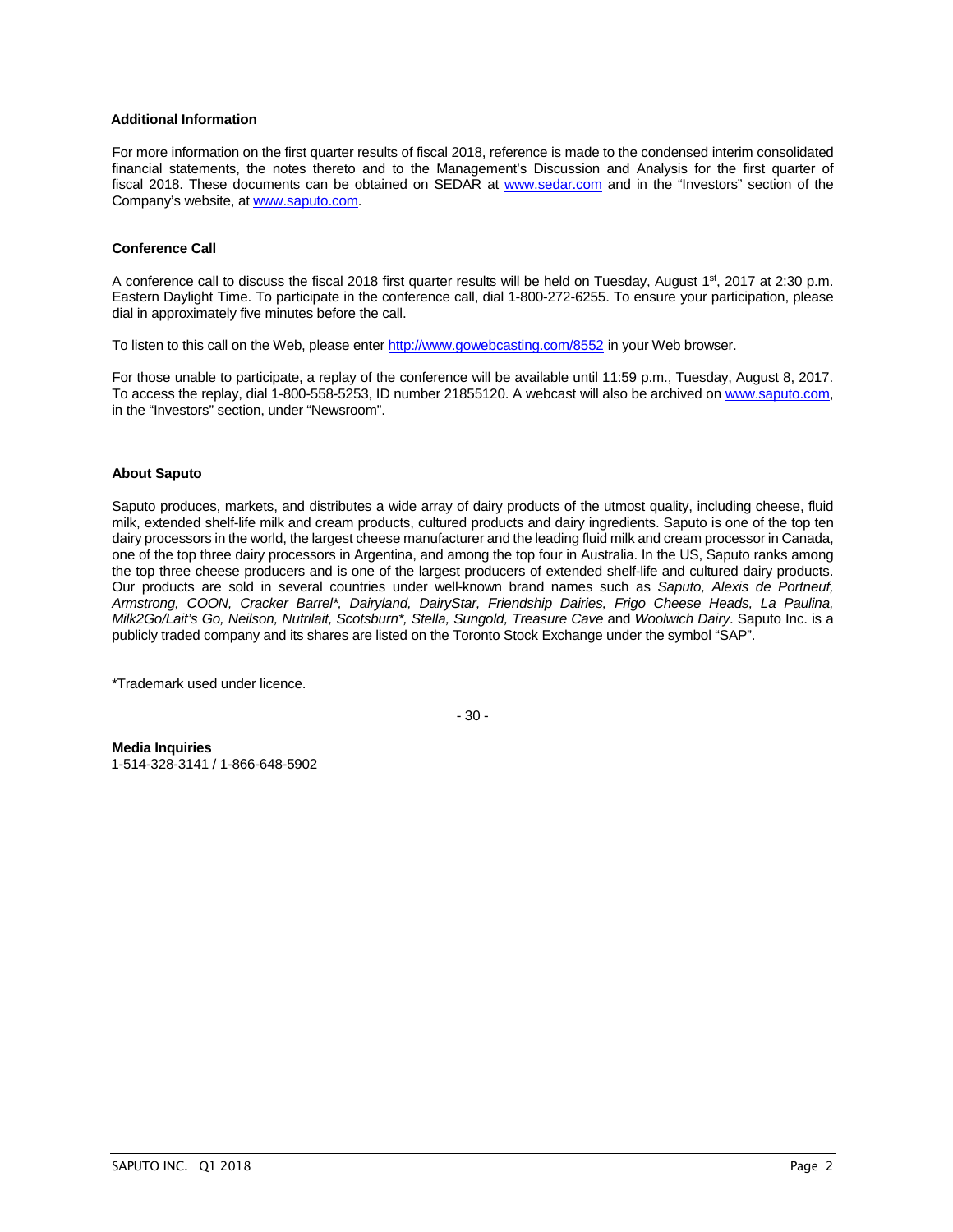# **CAUTION REGARDING FORWARD-LOOKING STATEMENTS**

This news release contains forward-looking statements within the meaning of applicable securities laws. These statements are based, among other things, on Saputo's assumptions, expectations, estimates, objectives, plans and intentions as of the date hereof regarding projected revenues and expenses, the economic, industry, competitive and regulatory environments in which the Company operates or which could affect its activities, its ability to attract and retain customers and consumers, as well as the availability and cost of milk and other raw materials and energy supplies, its operating costs and the pricing of its finished products on the various markets in which it carries on business.

These forward-looking statements include, among others, statements with respect to the Company's short and medium term objectives, outlook, business projects and strategies to achieve those objectives, as well as statements with respect to the Company's beliefs, plans, objectives and expectations. The words "may", "should", "will", "would", "believe", "plan", "expect", "intend", "anticipate", "estimate", "foresee", "objective", "continue", "propose" or "target", or the negative of these terms or variations of them, the use of conditional or future tense or words and expressions of similar nature, are intended to identify forward-looking statements.

By their nature, forward-looking statements are subject to a number of inherent risks and uncertainties. Actual results could differ materially from the conclusion, forecast or projection stated in such forward-looking statements. As a result, the Company cannot guarantee that any forward-looking statements will materialize. Assumptions, expectations and estimates made in the preparation of forward-looking statements and risks that could cause actual results to differ materially from current expectations are discussed in the Company's materials filed with the Canadian securities regulatory authorities from time to time, including the "Risks and Uncertainties" section of the Management's Discussion and Analysis included in the Company's 2017 Annual Report.

Forward-looking statements are based on Management's current estimates, expectations and assumptions, which Management believes are reasonable as of the date hereof, and, accordingly, are subject to changes after such date. You should not place undue importance on forward-looking statements and should not rely upon this information as of any other date.

To the extent any forward-looking statement in this document constitutes financial outlook, within the meaning of applicable securities laws, such information is intended to provide shareholders with information regarding the Company, including its assessment of future financial plans, and may not be appropriate for other purposes. Financial outlook, as with forward-looking information generally, is based on current estimates, expectations and assumptions and is subject to inherent risks and uncertainties and other factors.

Except as required under applicable securities legislation, Saputo does not undertake to update or revise these forwardlooking statements, whether written or verbal, that may be made from time to time by itself or on its behalf, whether as a result of new information, future events or otherwise.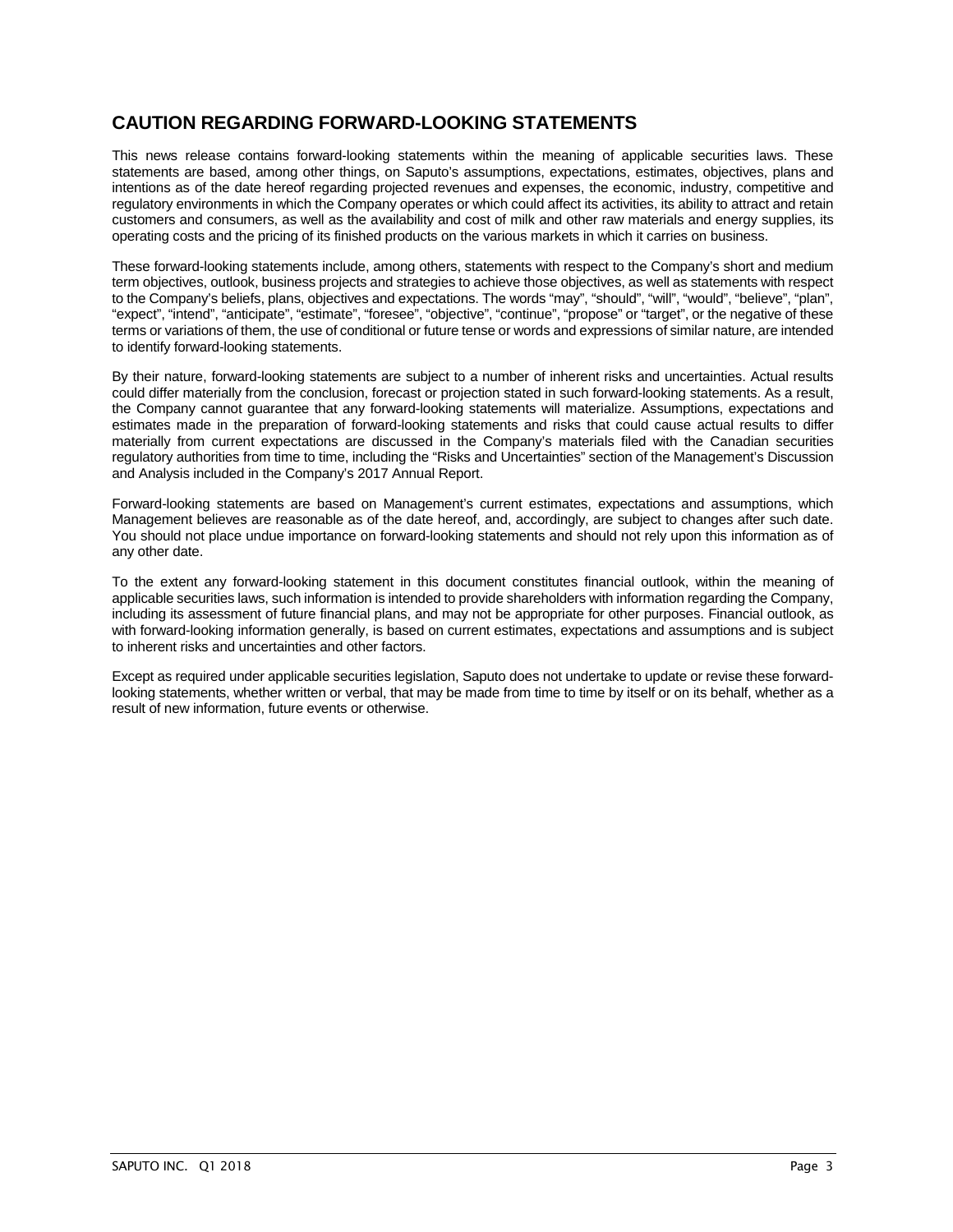## **OPERATING RESULTS**

**Consolidated revenues** for the quarter ended June 30, 2017 totalled \$2.892 billion, an increase of \$260.7 million or 9.9%, as compared to \$2.631 billion for the corresponding quarter last fiscal year. The fluctuation of the average block market<sup>1</sup> per pound of cheese and the average butter market<sup>2</sup> price per pound increased revenues by approximately \$66 million, as compared to the same quarter last fiscal year. Higher sales volumes, as well as higher international selling prices of cheese and dairy ingredients positively impacted revenues. Also, higher selling prices related to the increase of the cost of milk as raw material in the Canada Sector and the International Sector increased revenues, as compared to the same quarter last fiscal year. Moreover, the fluctuation of the Canadian dollar versus foreign currencies increased revenues by approximately \$60 million.

**Consolidated EBITDA** for the first quarter of fiscal 2018 totalled \$355.2 million, an increase of \$37.0 million or 11.6% in comparison to \$318.2 million for the same quarter last fiscal year. The increase is due to higher selling prices of cheese and dairy ingredients, higher sales volumes and a favourable product mix. Moreover, favourable market factors in the US positively affected EBITDA by approximately \$3 million. This increase was partially offset by higher administrative expenses, mainly due to the ERP (Enterprise Resource Planning) initiative, as well as higher warehousing, logistical and ingredient costs. Also, the fluctuation of the Canadian dollar versus foreign currencies had a favourable impact on EBITDA of approximately \$9 million, as compared to the same quarter last fiscal year.

## **OTHER CONSOLIDATED RESULT ITEMS**

**Depreciation and amortization** for the first quarter of fiscal 2018 totalled \$53.7 million, an increase of \$4.4 million, in comparison to \$49.3 million for the same quarter last fiscal year. This increase is mainly attributed to the fluctuation of the Canadian dollar versus foreign currencies, as well as additions to property, plant and equipment, increasing the depreciable base.

**Net interest expense** for the three-month period ended June 30, 2017 decreased by \$2.8 million in comparison to the same quarter last fiscal year. This decrease is mainly attributed to lower interest rates and a lower level of long-term debt.

**Income taxes** for the first quarter of fiscal 2018 totalled \$91.3 million, reflecting an effective tax rate of 31.3% compared to 31.0% for the same quarter last fiscal year. The income tax rate varies and could increase or decrease based on the amount and source of taxable income, amendments to tax legislations and income tax rates, changes in assumptions, as well as estimates used for tax assets and liabilities by the Company and its affiliates.

**Net earnings** for the first quarter of fiscal 2018 totalled \$200.3 million, an increase of \$23.6 million or 13.4% in comparison to \$176.7 million for the same quarter last fiscal year. This increase is due to the factors mentioned above.

**\_\_\_\_\_\_\_\_\_\_\_\_\_\_\_\_\_\_\_\_\_\_\_\_\_\_\_**

<sup>1</sup> "Average block market" is the average daily price of a 40 pound block of cheddar traded on the Chicago Mercantile Exchange (CME), used as the base price for cheese.

<sup>2</sup> "Average butter market" is the average daily price for Grade AA Butter traded on the CME, used as the base price for butter.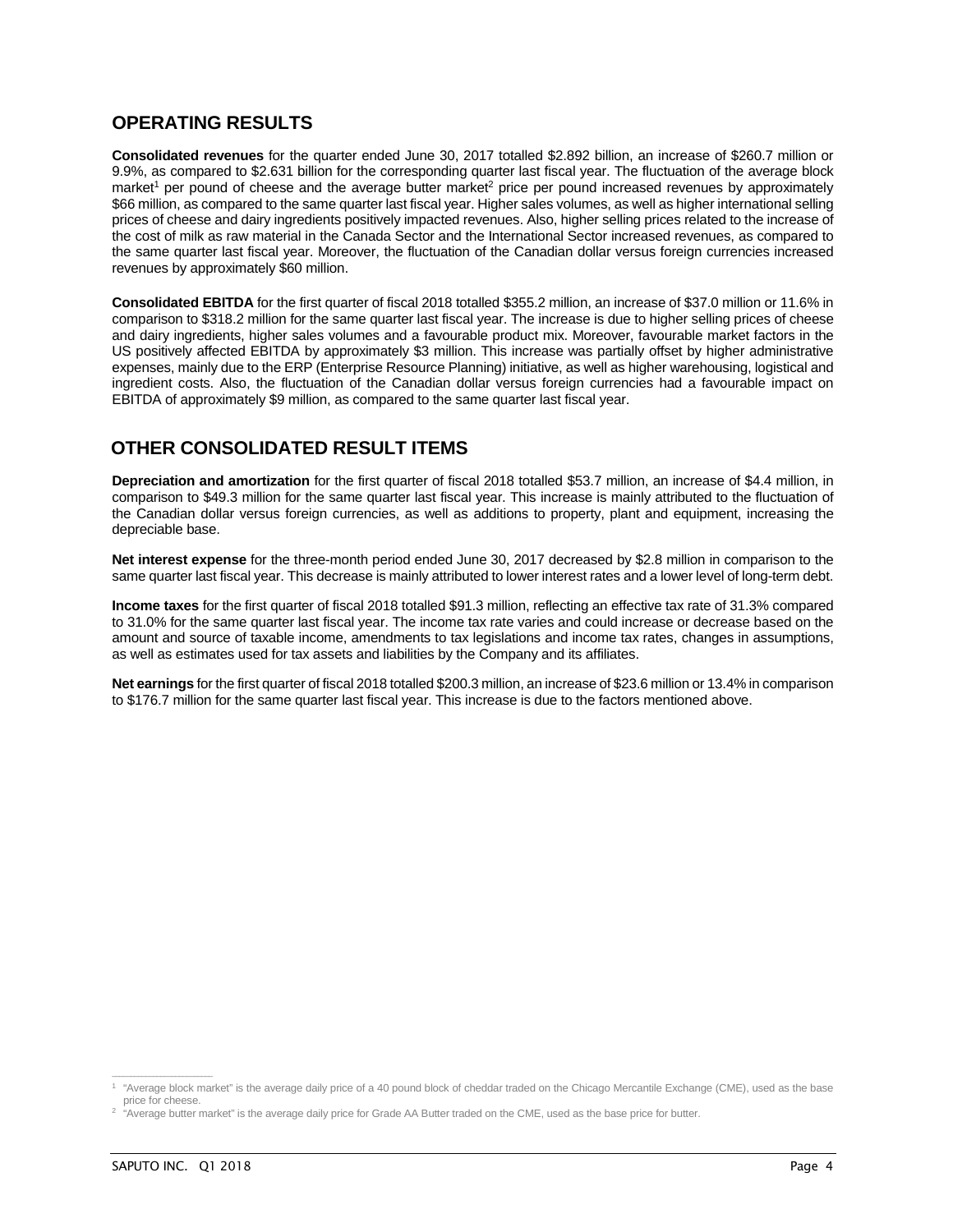## **SELECTED QUARTERLY FINANCIAL INFORMATION**

|                        |                |         |                |                 |                |                                              |                | 2016            |       |  |
|------------------------|----------------|---------|----------------|-----------------|----------------|----------------------------------------------|----------------|-----------------|-------|--|
| <b>Fiscal years</b>    | 2018           |         |                | 2017            |                |                                              |                |                 |       |  |
|                        | Q <sub>1</sub> | Q4      | Q <sub>3</sub> | Q2              | Q <sub>1</sub> |                                              | Q <sub>4</sub> | Q3              | Q2    |  |
| Revenues               | 2,892.1        | 2,719.8 | 2,966.1        | 2,845.3 2,631.4 |                | Revenues                                     | 2.734.0        | 2,901.0 2,792.1 |       |  |
| <b>EBITDA</b>          | 355.2          | 284.1   | 346.6          | 340.6           | 318.2          | <b>EBITDA</b>                                | 281.6          | 320.1           | 280.1 |  |
| Net earnings           | 200.3          | 165.2   | 197.4          | 191.8           | 176.7          | Net earnings                                 | 141.2          | 175.2           | 148.6 |  |
|                        |                |         |                |                 |                | Adjusted EBITDA <sup>1</sup>                 | 313.1          | 320.4           | 281.7 |  |
|                        |                |         |                |                 |                | Acquisition costs <sup>2</sup>               | 0.5            | 0.2             | 1.1   |  |
|                        |                |         |                |                 |                | Restructuring costs <sup>2</sup>             |                |                 |       |  |
|                        |                |         |                |                 |                | Adjusted net earnings <sup>1</sup>           | 164.8          | 175.4           | 149.7 |  |
| Net earnings per share |                |         |                |                 |                | Net earnings per share                       |                |                 |       |  |
| Basic                  | 0.52           | 0.42    | 0.50           | 0.49            | 0.45           | Basic                                        | 0.36           | 0.44            | 0.38  |  |
| <b>Diluted</b>         | 0.51           | 0.42    | 0.49           | 0.48            | 0.44           | <b>Diluted</b>                               | 0.36           | 0.44            | 0.37  |  |
|                        |                |         |                |                 |                | Adjusted net earnings per share <sup>1</sup> |                |                 |       |  |
|                        |                |         |                |                 |                | Basic                                        | 0.42           | 0.45            | 0.38  |  |
|                        |                |         |                |                 |                | <b>Diluted</b>                               | 0.41           | 0.44            | 0.38  |  |

*(in millions of CDN dollars, except per share amounts)*

<sup>1</sup> Adjusted EBITDA, adjusted net earnings and adjusted net earnings per share (basic and diluted) are non-IFRS measures. Refer to "Measurement of Results not in Accordance with International Financial Reporting Standards" included on page 7 of the Management's Discussion and Analysis, included in the Company's 2017 Annual Report, for the definition of these terms.

<sup>2</sup> Net of income taxes.

# *Consolidated selected factors positively (negatively) affecting EBITDA*

*(in millions of CDN dollars)*

| <b>Fiscal years</b>                       | 2018                   | 2017 |                          |    |    |
|-------------------------------------------|------------------------|------|--------------------------|----|----|
|                                           | Q <sub>1</sub>         | Q4   | Q3                       | Q2 | Q1 |
| Market factors <sup>1, 2</sup>            | $\mathbf{\Omega}$<br>J | (10) | (3)                      | 20 |    |
| Inventory write-down                      | (1)                    | (2)  | $\overline{\phantom{a}}$ |    |    |
| Foreign currency exchange <sup>1, 3</sup> | 9                      | (4   |                          |    |    |

 $1$  As compared to the same quarter of the last fiscal year.

2 Market factors refer to the USA Sector and include the average block market per pound of cheese and its effect on the absorption of fixed costs and on the realization of inventories, the effect of the relationship between the average block market per pound of cheese and the cost of milk as raw material, the market pricing impact related to sales of dairy ingredients, as well as the impact of the average butter market price related to dairy food product sales. <sup>3</sup> Foreign currency exchange includes effect on EBITDA of conversion of US dollars, Australian dollars and Argentine pesos to Canadian dollars.

# **INFORMATION BY SECTOR**

As of April 1, 2017, the Canada Sector includes national and export revenues of ingredients manufactured in Canada. The USA Sector includes national ingredient revenues, and export ingredient and cheese revenues of products manufactured in the USA. Prior to April 1, 2017, these figures were presented in the Dairy Ingredients Division as part of the International Sector. Accordingly, certain prior year's figures have been reclassified to conform to the current presentation.

## **Canada Sector**

| (in millions of CDN dollars) |                |       |         |         |       |  |
|------------------------------|----------------|-------|---------|---------|-------|--|
| <b>Fiscal years</b>          | 2018           | 2017  |         |         |       |  |
|                              | Q <sub>1</sub> | Q4    | Q3      | Q2      | Q1    |  |
| Revenues                     | 999.2          | 959.8 | 1.059.0 | 1.044.3 | 997.  |  |
| <b>EBITDA</b>                | 117.0          | 104.1 | 116.9   | 119.8   | 112.3 |  |

The Canada Sector consists of the Dairy Division (Canada).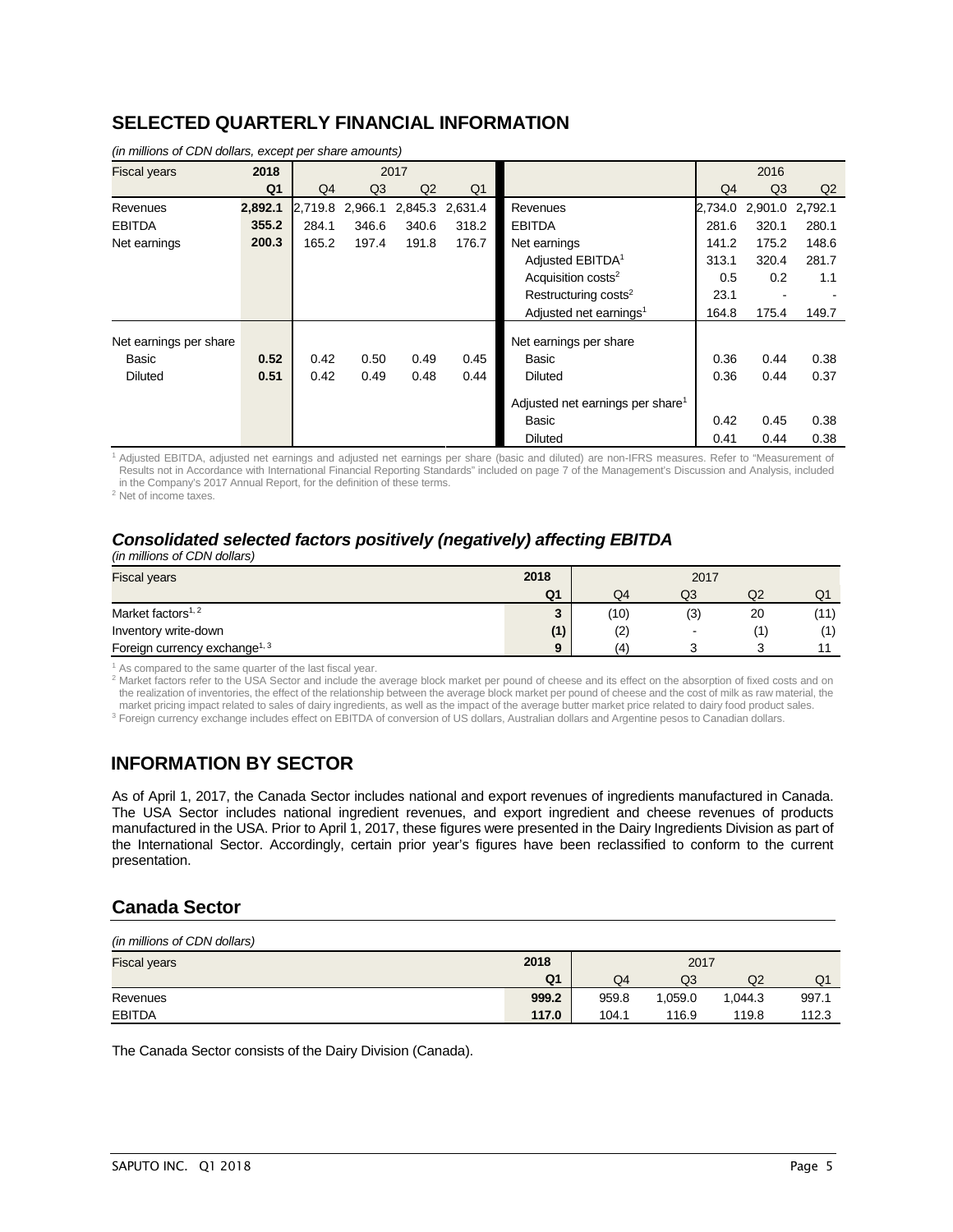### **USA Sector**

| (in millions of CDN dollars) |         |         |        |         |         |  |
|------------------------------|---------|---------|--------|---------|---------|--|
| <b>Fiscal years</b>          | 2018    | 2017    |        |         |         |  |
|                              | Q1      | Q4      | Q3     | Q2      | Q1      |  |
| Revenues                     | 1,578.3 | ',486.5 | .593.8 | 1,532.0 | 1,391.0 |  |
| <b>EBITDA</b>                | 196.5   | 150.5   | 200.1  | 196.1   | 187.5   |  |

### *Selected factors positively (negatively) affecting EBITDA*

*(in millions of CDN dollars)* 

| <b>Fiscal years</b>               | 2018                | 2017 |                          |        |                 |
|-----------------------------------|---------------------|------|--------------------------|--------|-----------------|
|                                   | Q <sub>1</sub>      | Q4   | Q3                       | Q2     | $\mathbf{u}$    |
| Market factors <sup>1, 2</sup>    | $\bullet$<br>$\sim$ | (10) | (3)                      | 20     | (11)<br>. I I J |
| US currency exchange <sup>1</sup> |                     | ־    | $\overline{\phantom{a}}$ | $\sim$ |                 |

<sup>1</sup> As compared to same quarter of previous fiscal year.

<sup>2</sup> Market factors refer to the USA Sector and include the average block market per pound of cheese and its effect on the absorption of fixed costs and on the realization of inventories, the effect of the relationship between the average block market per pound of cheese and the cost of milk as raw material, the market pricing impact related to sales of dairy ingredients, as well as the impact of the average butter market price related to dairy food product sales.

### *Other pertinent information*

*(in US dollars, except for average exchange rate)* 

| <b>Fiscal years</b>                                      | 2018           | 2017  |       |       |       |
|----------------------------------------------------------|----------------|-------|-------|-------|-------|
|                                                          | Q <sub>1</sub> | Q4    | Q3    | Q2    | Q1    |
| Average block market per pound of cheese                 | 1.575          | 1.580 | 1.738 | 1.689 | 1.412 |
| Closing block price per pound of cheese <sup>1</sup>     | 1.525          | 1.520 | 1.660 | 1.533 | 1.660 |
| Average butter market price per pound                    | 2.312          | 2.177 | 1.997 | 2.149 | 2.125 |
| Closing butter market price per pound <sup>2</sup>       | 2.643          | 2.108 | 2.268 | 1.898 | 2.350 |
| Average whey market price per pound <sup>3</sup>         | 0.465          | 0.482 | 0.380 | 0.299 | 0.241 |
| Spread <sup>4</sup>                                      | 0.039          | 0.011 | 0.112 | 0.119 | 0.125 |
| US average exchange rate to Canadian dollar <sup>5</sup> | 1.344          | 1.324 | 1.334 | 1.305 | 1.288 |

<sup>1</sup> Closing block price is the price of a 40 pound block of cheddar traded on the Chicago Mercantile Exchange (CME) on the last business day of each quarter.

<sup>2</sup> Closing butter market price is the price for Grade AA Butter traded on the CME, on the last business day of each quarter.

<sup>3</sup> Average whey market price is based on Dairy Market News published information.

<sup>4</sup> Spread is the average block market per pound of cheese less the result of the average cost per hundredweight of Class III and/or Class 4b milk price divided by 10. <sup>5</sup> Based on Bloomberg published information.

#### The USA Sector consists of the Cheese Division (USA) and the Dairy Foods Division (USA).

## **International Sector**

#### *(in millions of CDN dollars)*

| <b>Fiscal years</b> | 2018           | 2017  |       |       |       |
|---------------------|----------------|-------|-------|-------|-------|
|                     | Q <sub>1</sub> | Q4    | Q3    | Q2    | Q1    |
| Revenues            | 314.6          | 273.5 | 313.3 | 269.0 | 243.3 |
| <b>EBITDA</b>       | 41.7           | 29.5  | 29.6  | 24.7  | 18.4  |

## *Selected factors positively (negatively) affecting EBITDA*

*(in millions of CDN dollars)*  Fiscal years **2018** 2017 **Q1** Q4 Q3 Q2 Q1 **Inventory write-down** (1) (2) - (1) (1) (1) (2) (1) (1) (1) Foreign currency exchange<sup>1</sup> and the contract of the contract of the contract of the contract of the contract of the contract of the contract of the contract of the contract of the contract of the contract of the contract

<sup>1</sup> As compared to same quarter of previous fiscal year.

The International Sector consists of the Dairy Division (Argentina) and the Dairy Division (Australia).